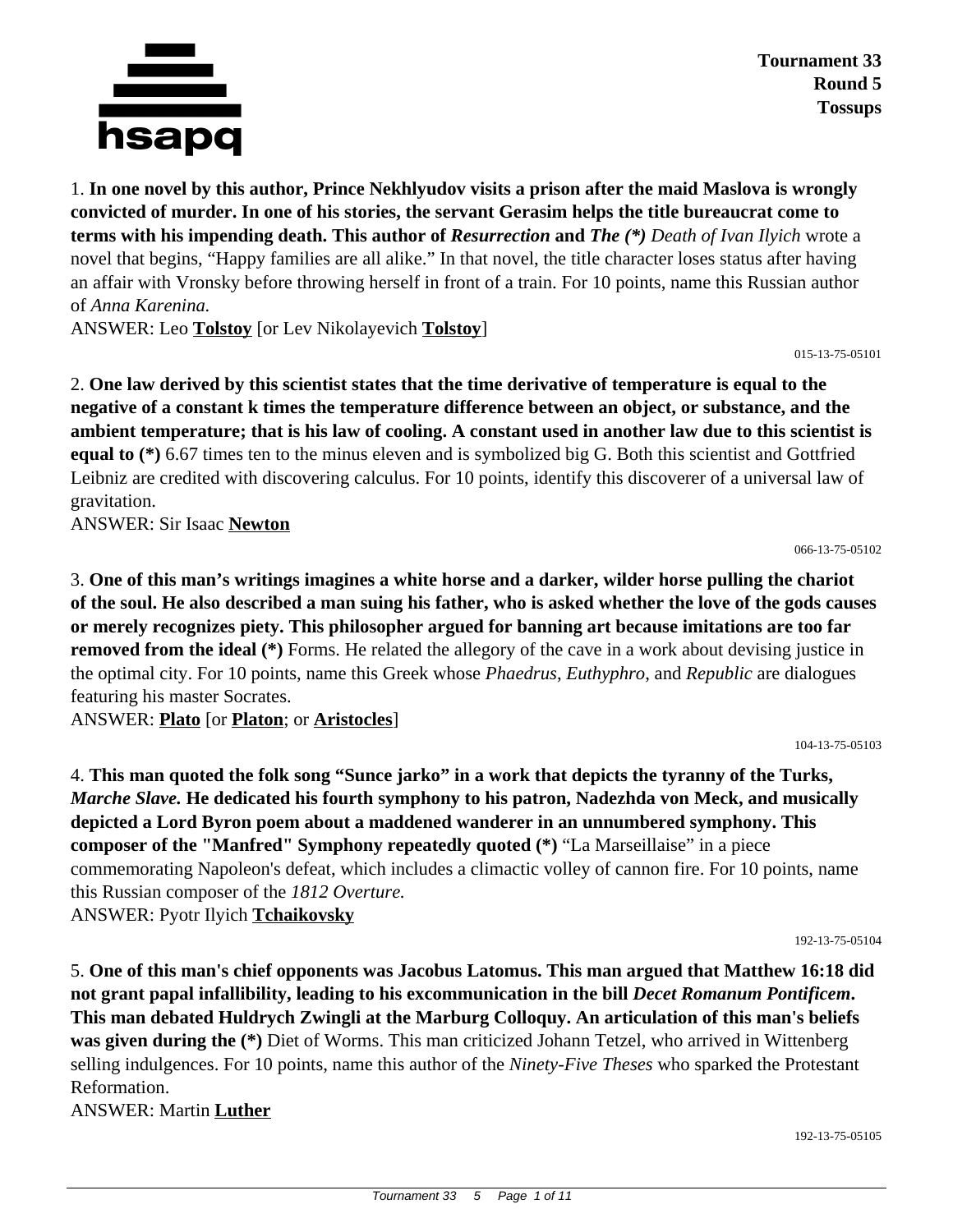6. **This island is north of a seamount that was at one time an island named Graham Island, Julia, and Ferdinandea by various feuding countries. The village of Mascali on it was obliterated in two days in 1928. This island's northeast is dominated by the Nebrodi mountain range. North of it is the small Aeolian Islands, including the explosive (\*)** Stromboli. This island contains the tallest active volcano in Europe, Mount Etna. For 10 points, name this largest island in the Mediterranean Sea separated by the Strait of Messina from Italy. ANSWER: **Sicily**

7. **One movie directed by this man features a character who warns "don't touch my levels" and lures Beaumont into a trunk. In another film he directed, a character explains that a Quarter Pounder** with Cheese in France is a  $(*)$  "Royale with Cheese." Another film by this director features a soldier familiar with German cinema who is assisted by Bridget von Hammersmark. That film by this director includes Hans Landa, nicknamed the "Jew Hunter," played by Christoph Waltz. For 10 points, name this American director of *Pulp Fiction*, *Inglourious Basterds*, and *Django Unchained*. ANSWER: Quentin **Tarantino**

8. **This dynasty sent Ma Yuan to put down the rebellion of the Trung sisters in Vietnam. During this dynasty, Wang Mang briefly seized control of the country and established the Xin (SHIN) Dynasty. This dynasty ended with the split into Wu, Shu, and Wei (WAY) that marked the beginning of the Three Kingdoms period. A rebellion led by Liu Bang led to the start of this dynasty, which succeeded the (\*)** Qin (CHIN) Dynasty in 206 BCE. For 10 points, name this Chinese dynasty that is the namesake of China's present-day dominant ethnicity. ANSWER: **Han** Dynasty

9. **One of this author's stories concerns an Eastern, a Cowboy, Johnny, and a Swede who play High Five at Scully's establishment. That story appeared in a collection with this author's** *The Monster* **and is titled "The Blue Hotel." A cook, an oiler, and a captain survive in this author's "The (\*)** Open Boat," and he wrote of a youth who befriends Jim Conklin while fighting in the Civil War in one of his novels. For 10 points, identify this American author who wrote about Henry Fleming in *The Red Badge of Courage.* ANSWER: Stephen **Crane**

10. **The lysis of foam cells triggers the activation of these cells, which contain alpha and dense granules. These cells are activated when they run into collagen and begin adhering to collagen when they bind to von Willebrand factor. Clopidogrel and aspirin inhibit the function of these cells, which are created by fragmentation of (\*)** megakaryocytes. They use fibrinogen to mediate their clumping together in coagulation. For 10 points, name these cells involved in blood clotting. ANSWER: **platelet**s [or **thrombocytes**]

11. **In China, classical examples of this literary form include** *The Circle of Chalk* **and** *The Peony Pavilion,* **while more modern examples include Gao Xingjian's** *Bus Stop.* **In Japan,** *The Love Suicides at Sonezaki* **exemplifies the (\*)** Bunraku type of this literary form, and other Japanese types include Noh and Kabuki. For 10 points, name this literary form, English examples of which include *Much Ado About*

*Nothing* and *Romeo and Juliet.* ANSWER: **play**s [or **drama**]

#### 014-13-75-05108

052-13-75-05106

023-13-75-05107

189-13-75-05109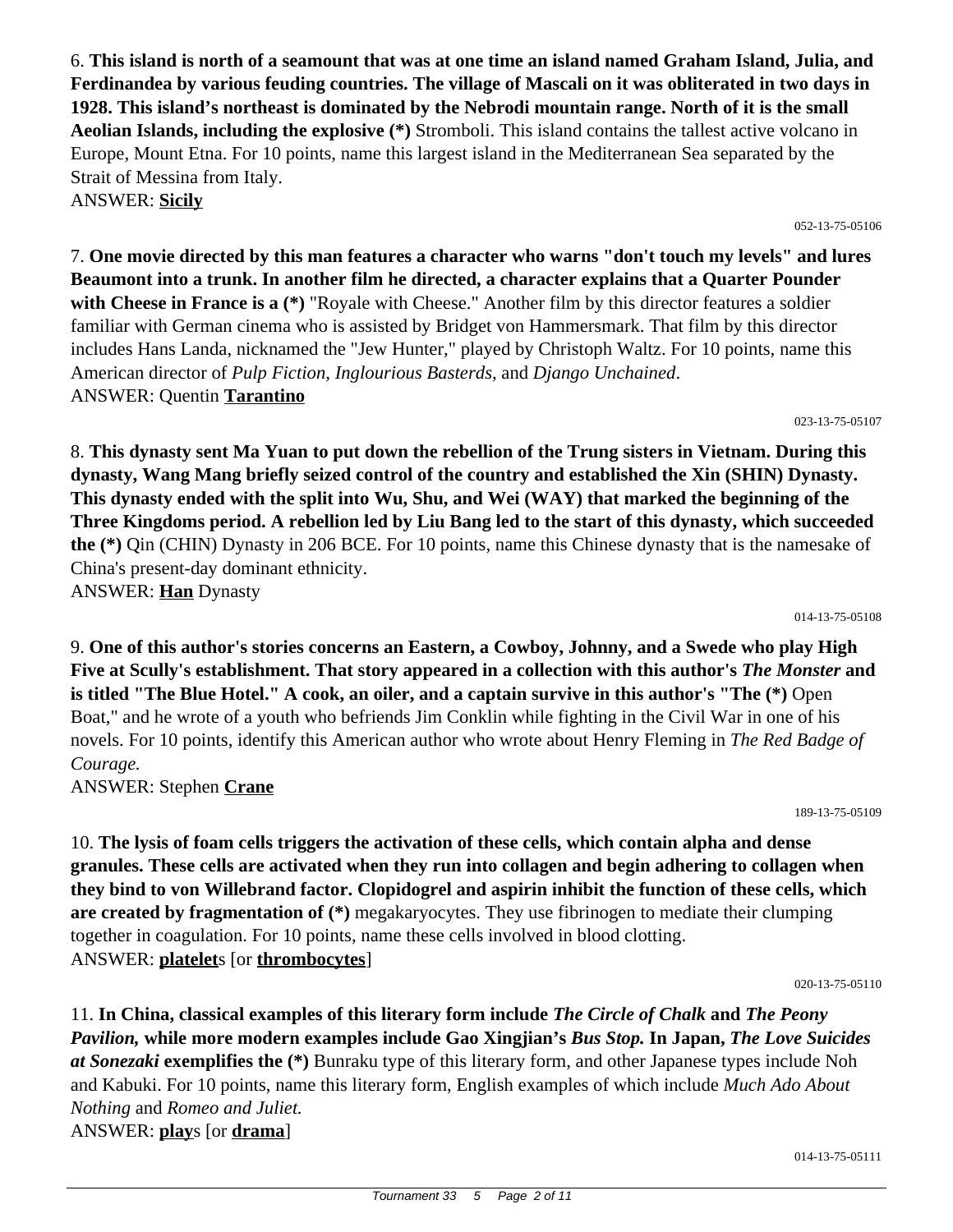12. **One book by this mathematician introduced the notion of algorithms to Europe. That book also introduced the Hindu-Arabic numeral system and is his** *Liber Abaci***. The ratio of successive numbers of a sequence named for this mathematician approaches the (\*)** golden ratio, phi. That sequence is generated by considering the growth of a population of rabbits. For 10 points, name this Italian mathematician who names a sequence that begins 1, 1, 2, 3, 5. ANSWER: **Fibonacci** [or **Leonardo of Pisa**; or **Leonardo Pisano**; or **Leonardo Bigollo**]

066-13-75-05112

13. **This figure was left as a baby on Mount Parthenius after being abandoned by her father, Iasus. According to some sources, she bore Parthenopaeus with Ares, and two centaurs named Hylaeus and Rhaecus attempted to rape her. Her husband and her were turned into lions for having sex in a temple of Zeus. This woman married Hippomenes after he distracted her with (\*)** golden apples during a footrace, and she was loved by Meleager. For 10 points, name this huntress from Greek myth who participated in the hunt for the Calydonian boar. ANSWER: **Atalanta**

192-13-75-05113

14. **The libretto to this opera was written by Emanuel Schikaneder, who premiered one of its iconic roles. The composer's sister in law Josepha Hofer was the first to perform a soprano role in this opera that requires hitting several high F6 notes in an aria about how "Hell's vengeance boils in my heart." In this opera, which includes the villainous character Monostatos, (\*)** Tamino undergoes trials at the court of Sarastro in order to marry Pamina, all while being thwarted by Pamina's mother, the Queen of the Night. For 10 points, name this opera that includes Papageno, composed by Mozart. ANSWER: *The Magic Flute* [or *Die Zauberflöte*]

121-13-75-05114

15. **This man's sister Freydis made a business agreement with Helgi and Finnbogi, then killed them. After converting to Christianity, he was sent on a missionary expedition by Olaf Trygvasson. Succeeded by his son Thorkell, this leader earned the epithet "the Lucky" after saving a ship's crew. A colony founded by him is thought to have its remains at (\*)** L'anse aux Meadows ("lance"-oh-"meadows"). For 10 points, name this man who established the settlement of Vinland in present-day Newfoundland, a son of Erik the Red. ANSWER: **Leif Ericson** the Lucky [or **Leiv Eriksson** den Hepne]

192-13-75-05115

16. **The Fisher equation calculates the "real" form of this quantity by adding the inflation rate to its "nominal" form. Increasing this quantity moves the equilibrium point away from liquidity preference and towards money supply, and it is thus the vertical axis of the IS-LM model. The "crowding out" hypothesis suggests that deficit spending risks increasing this quantity, which is manipulated in** (\*) monetary policy. For 10 points, name this quantity determined by the Federal Reserve, defined as the rate at which borrowers pay extra to use loaned money. ANSWER: **interest rate**s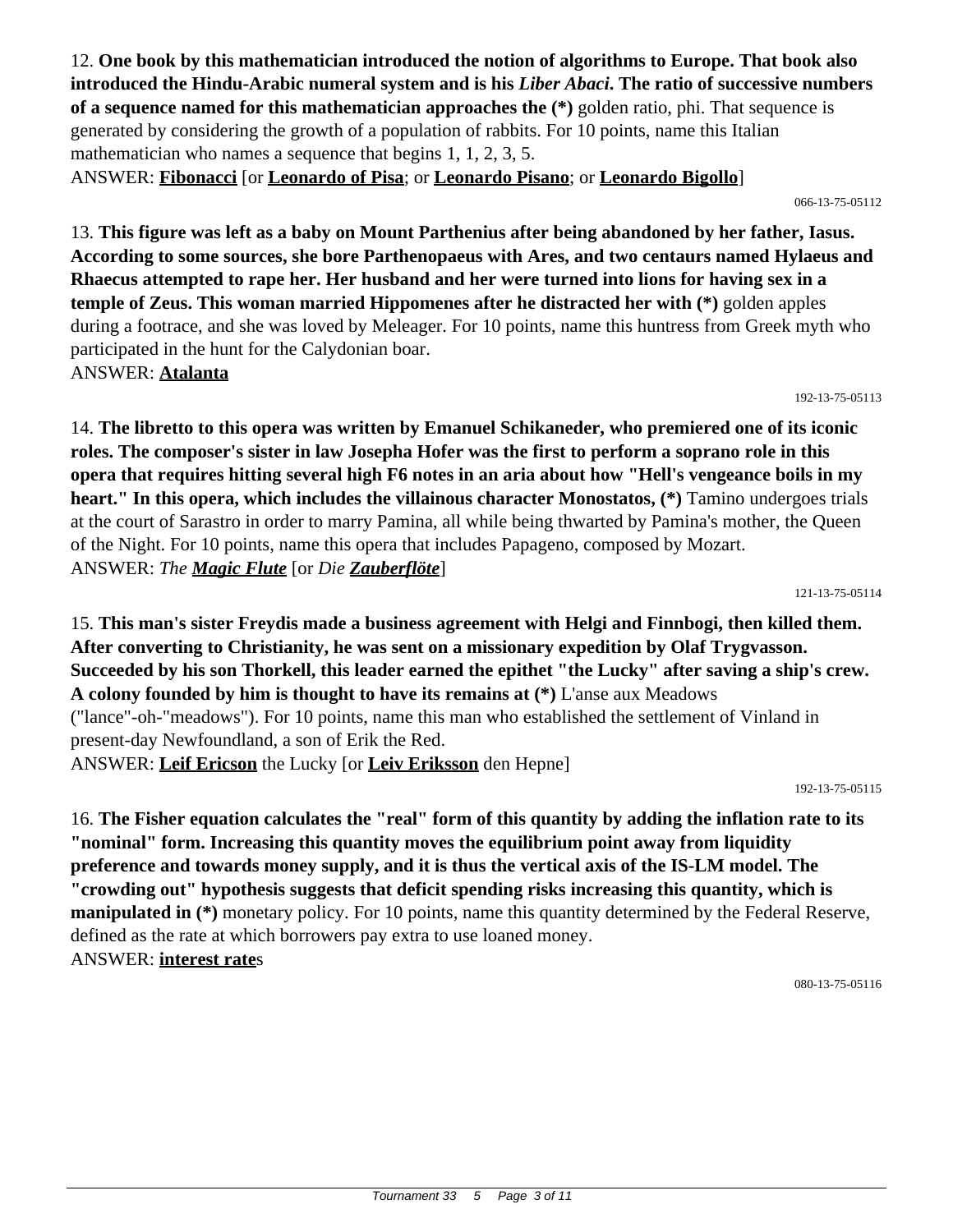17. **This artist depicting a ghostly man floating in the air to kiss his wife in his painting** *The Birthday***. The upper left of another painting by this man shows a red flag-carrying army; its center depicts Jesus on the cross over a menorah. This painter also created a work in which a man in black with a scythe walks towards a violinist near a row of (\*)** upside-down houses. In the most famous painting by this artist of *White Crucifixion*, a goat stares at a green-faced man holding a tree. For 10 points, name this French Jewish painter who created the work *I and the Village*. ANSWER: Marc **Chagall**

18. **This work begins with characters gathered at the Tabard Inn in Southwark. One story in this work describes a man who marries an old hag after she tells him what women desire the most. Another story in this work shows how (\*)** Theseus forces a large battle for Emily's hand between Palamon and Arcite. Those stories in this work are told by the Knight and the Wife of Bath. For 10 points, name this collection of stories told by English pilgrims, written by Geoffrey Chaucer. ANSWER: *The Canterbury Tales*

19. **During this battle, Lew Wallace's soldiers went off route and got lost. One side in this engagement retreated through the Corinth Road; that side's commander was replaced by P.G.T Beauregard after he was fatally wounded. This battle was preceded by one side taking Fort Henry and Fort Donelson. Benjamin Prentiss surrendered the Hornet's Nest during this battle, after being raided by (\*)** Albert Sidney Johnston, who died in this battle. For 10 points, name this 1862 victory for Ulysses S. Grant in Tennessee.

ANSWER: Battle of **Shiloh** [or Battle of **Pittsburg Landing**]

20. **Electrolytes are usually an example of these substances. One type of property of these substances depends only on the number of particles, not their identity, and are colligative properties. The vapor pressure of these substances can be found with (\*)** Raoult's law. They can be supersaturated, and one measure used with them is molality. For 10 points, name this mixture that consists of a solvent and a substance dissolved in it.

ANSWER: **solution**s [prompt on homogenous **mixture**s]

21. **In this novel, Carlson shoots an old useless dog on the advice of another character to the dog's owner. One character in this novel is befriended by the black stable-hand (\*)** Crooks and was forced out of one area because of an incident with the red-dressed girl in Weed. In this novel, the death of Curley's wife puts an end to the dream of living off the fat of the land for George Milton and Lennie Small. For 10 points, name this short novel by John Steinbeck.

ANSWER: *Of Mice and Men*

023-13-75-05121

22. **Traps named for this material are deployed to collect both it and marine snow. Turbidity currents carry this material. The portion of this material that does not touch the bed of a river is called the suspended load. When it contains high proportions of skeletal material, it is called biogenic (\*)** ooze. Classes of this material include boulders, pebbles, silt and clay. For 10 points, identify this material that is deposited by water, wind, or glaciers and forms a namesake type of rock. ANSWER: **sediment**

066-13-75-05122

023-13-75-05118

192-13-75-05119

066-13-75-05120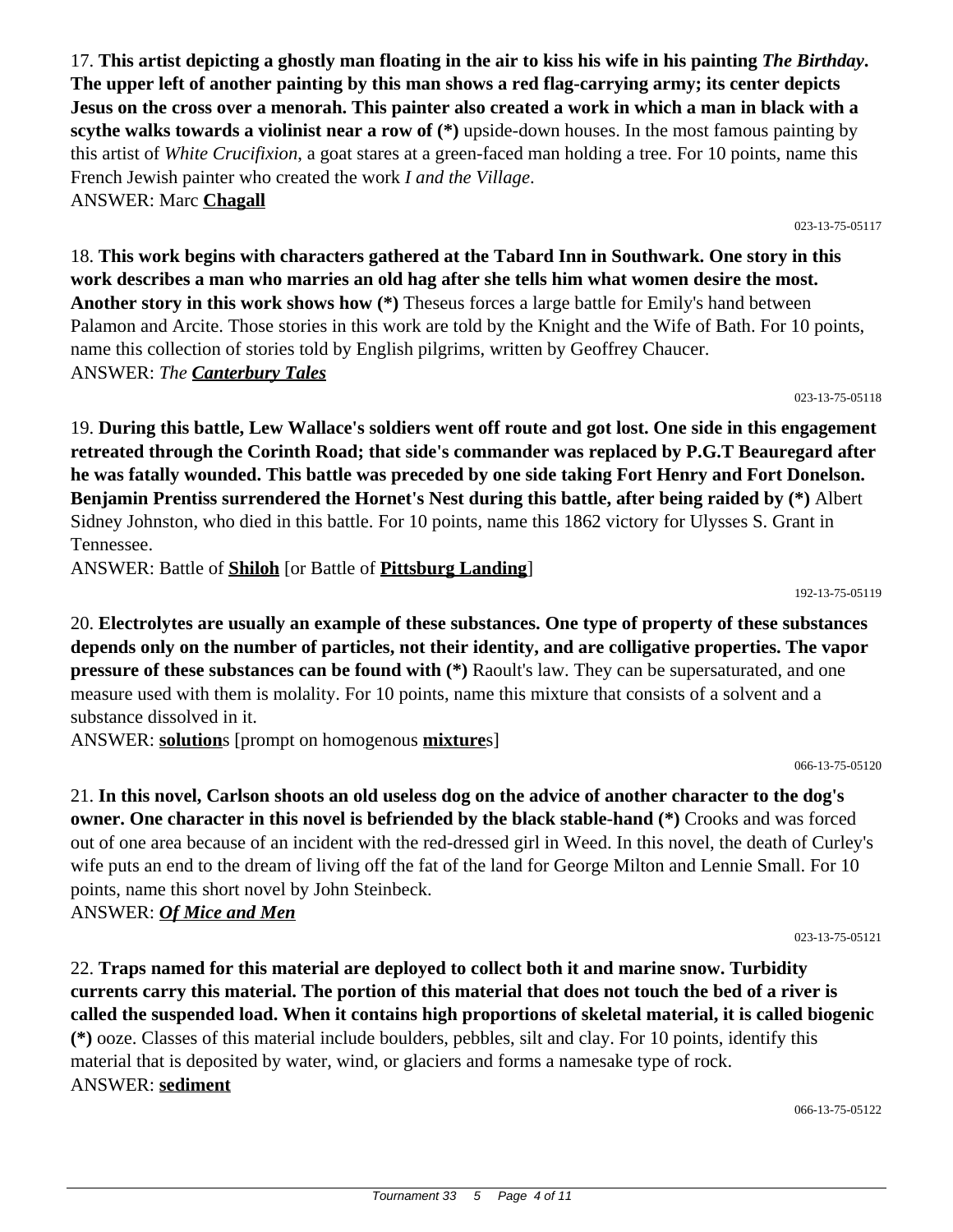23. **Gheorghe Apostol and Silviu Brucan were arrested for signing the "Letter of the Six" attacking extremist policies in this country. This country was the only member of the Warsaw Pact to oppose the Soviet Union's invasion of Czechoslovakia. This country was controlled by the National Salvation Front, or FSN, in the aftermath of its 1989 revolution overthrowing the dictatorial successor of (\*)** Gheorghe Gheorghiu-Dej. For 10 points, name this Eastern European country once ruled by Nicolae Ceausescu (chou-SHESS-cue).

ANSWER: **Romania**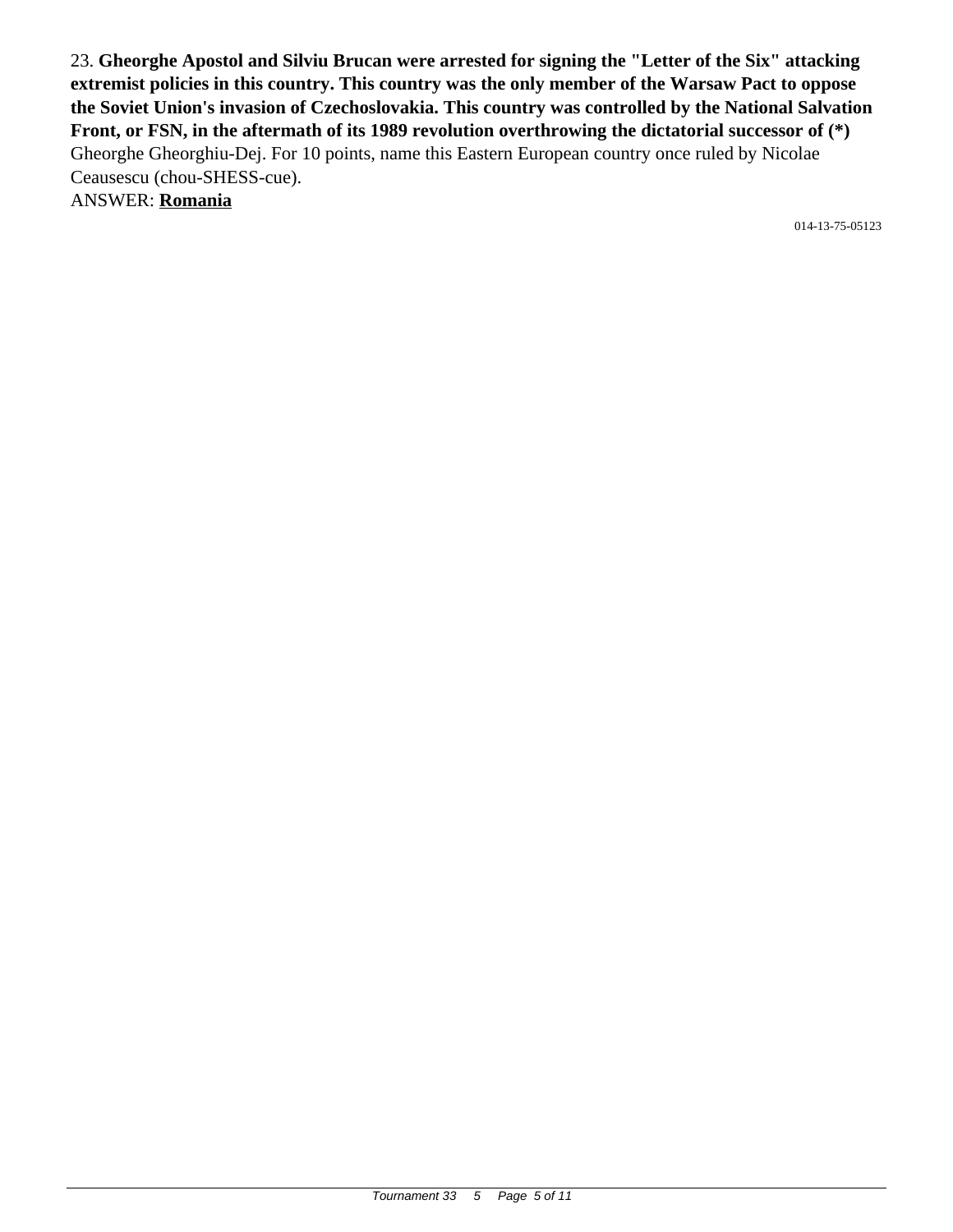

1. Answer the following about religion in the Pacific Islands, for 10 points each:

[10] This term describes any of several religious movements in Melanesia sometimes associated with the figure of John Frum. These movements seek and await the namesake wares from more technologically advanced cultures.

#### ANSWER: **cargo cult**s

[10] Pitcairn Islands are inhabited by the descendants of the mutineers of the *HMS Bounty* and its entire population are part of this Millerite Christian denomination which observes a Saturday sabbath.

#### ANSWER: **Seventh Day Adventist** Church

[10] Tonga has a higher percentage of adherents to this faith than any other country in the world. It was founded by Joseph Smith.

ANSWER: Church of Jesus Christ of **Latter-day Saints** [or **Mormon** Church; or **LDS** Church]

030-13-75-05201

2. This character plays host to Ned Land and Pierre Arronax. For 10 points each:

[10] Name this captain of the *Nautilus*.

### ANSWER: Captain **Nemo**

[10] Captain Nemo appears in *Twenty-Thousand Leagues Under the Sea*, a novel by this French author of *Around the World in Eighty Days*.

#### ANSWER: Jules **Verne**

[10] In this Verne novel, a German professor discovers dinosaurs and other prehistoric life after entering an Icelandic volcano.

ANSWER: *A Journey to the Center of the Earth* [or *Voyage au Centre de la Terre*]

015-13-75-05202

3. In one scene from this man's first talkie, he plays a dictator bouncing an inflated globe in the air until it pops. For 10 points each:

[10] Name this actor who starred in *The Great Dictator* and played the "Little Tramp" character in movies like *City Lights.*

### ANSWER: Charlie **Chaplin**

[10] Chaplin was originally from this country, the home of the Archers film studio and the director David Lean.

### ANSWER: **United Kingdom** [or **England**; or Great **Britain**]

[10] Norma Desmond does a Charlie Chaplin impression in one scene of this movie. This Billy Wilder-directed film is narrated by Joe Gillis, who begins the movie lying dead in a swimming pool. ANSWER: *Sunset Boulevard*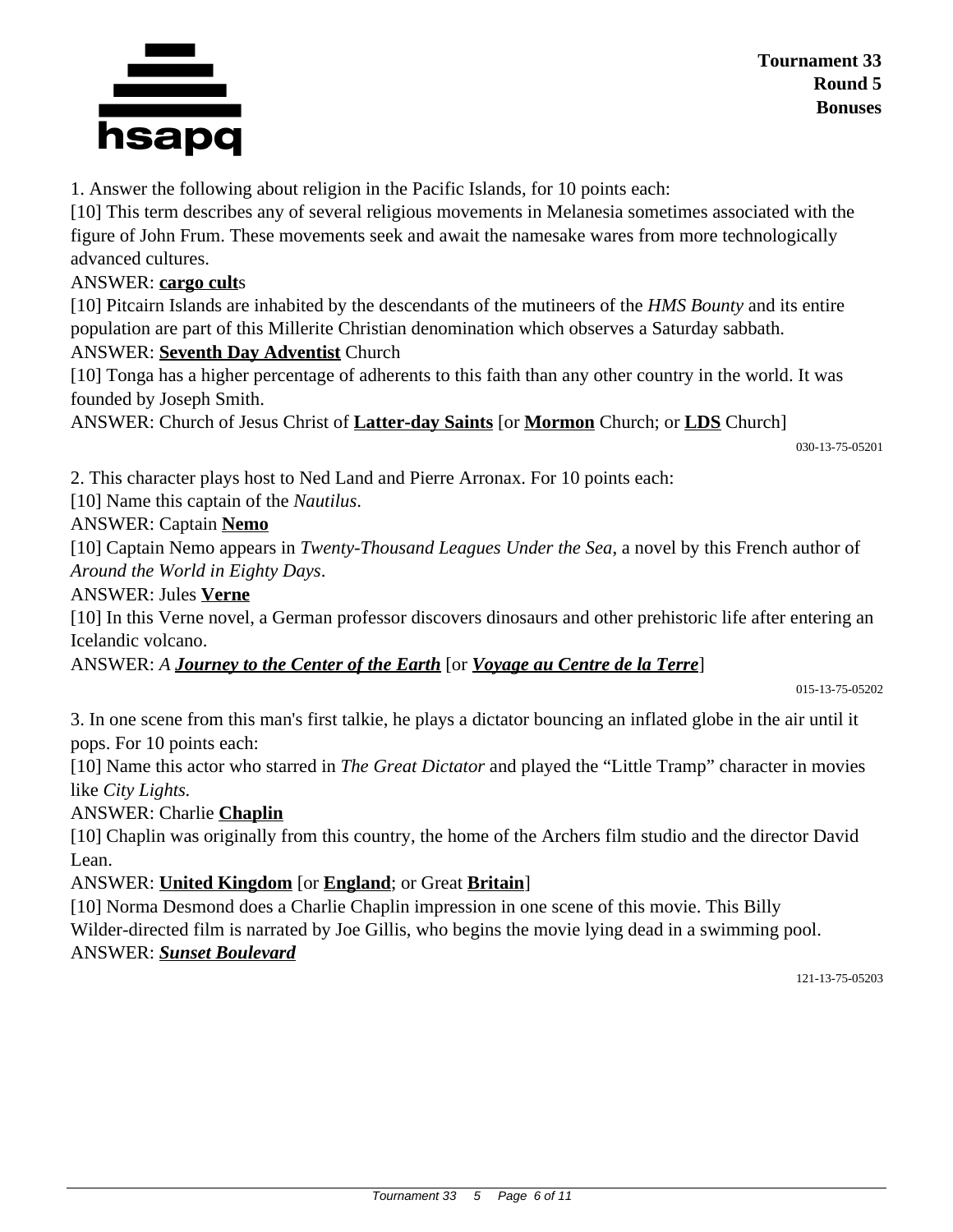4. For 10 points each, answer these questions about a branch of mathematics called linear algebra.

[10] Linear algebra deals with namesake "spaces" of these quantities that have magnitude and direction. ANSWER: **vector**s

[10] One of these objects can be multiplied by a vector to express a linear transformation. Symmetric ones equal their own transpose, and Gaussian elimination puts one in row-echelon form.

# ANSWER: a **matrix** [or **matrices**]

[10] In linear algebra, these scalars associated with a matrix, symbolized lambda, solve the characteristic polynomial.

### ANSWER: **eigenvalue**s

104-13-75-05204

5. This painting hangs in the Contarelli Chapel beside the artist's paintings of the "martyrdom" and "inspiration" of the same title man. For 10 points each:

[10] Name this painting of Biblical figures in modern dress in which Jesus points from the right of the frame at a bearded tax collector seated with four other people at a table.

# ANSWER: *The Calling of Saint Matthew*

[10] *The Calling of Saint Matthew* was painted by this Italian Baroque artist who pioneered tenebrism and painted *The Supper at Emmaus.*

# ANSWER: **Caravaggio** [or Michelangelo **Merisi**]

[10] In another Caravaggio painting, two people playing with these objects both cheat; one has extra ones tucked in his belt, the other is getting help from an older man. Paul Cezanne painted five scenes of people playing with these objects.

### ANSWER: **card**s

014-13-75-05205

6. In this novel, Bernard Marx and Lenina Crowne take a vacation to the Savage Reservation. For 10 points each:

[10] Name this novel set in 632 in the Year of Our Ford.

### ANSWER: *Brave New World*

[10] *Brave New World* was written by this British author of *Point Counter Point.*

ANSWER: Aldous **Huxley** [or Aldous Leonard **Huxley**]

[10] After leaving society, John the Savage lives in one of these buildings where he hangs himself at the end of the novel.

### ANSWER: a **lighthouse**

015-13-75-05206

7. This law can be stated in an equation as V over T equals K. For 10 points each:

[10] Name this gas law that describes the direct ratio of volume and temperature at constant pressure.

ANSWER: **Charles**'s law

[10] This gas law, written as PV equals nRT, combines Charles's law with Boyle's law, Gay-Lussac's law, and Avogadro's law.

ANSWER: **ideal** gas law

[10] This gas law explains that the solubility of a gas in a liquid depends on the partial pressure of the gas on the liquid.

ANSWER: **Henry**'s law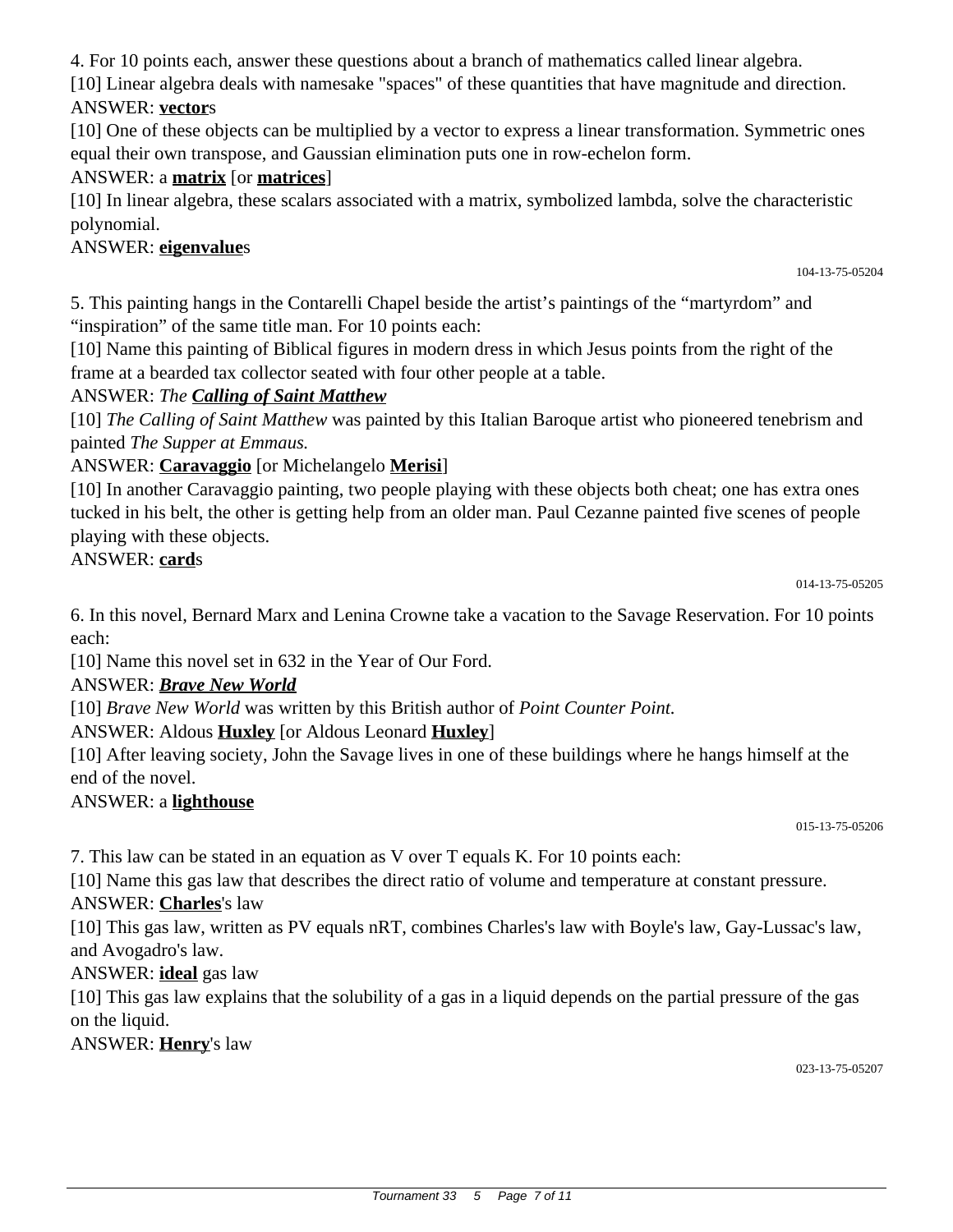8. This character barely escapes after stealing from Reverend Bunting, and is finally brought to justice by a mob rallied by Arthur Kemp. For 10 points each:

[10] Name this albino medical student whose real name is Griffin and who likes to experiment with optical density.

# ANSWER: *The Invisible Man*

[10] *The Invisible Man* was written by this author of *War of the Worlds* and *The Time Machine*.

ANSWER: H. G. **Wells** [or Herbert George **Wells**]

[10] In *The Time Machine*, the protagonist barely escapes from a future in which this submissive species is harvested by the Morlocks.

# ANSWER: **Eloi**

015-13-75-05208

9. Answer the following questions about the Second Bank of the United States, for 10 points each.

[10] This President successfully opposed the existence of the Second Bank, preventing the renewal of its charter.

# ANSWER: Andrew **Jackson**

[10] This president of the Second Bank failed to prevent the Bank's demise.

# ANSWER: Nicholas **Biddle**

[10] The rampant speculation following the Second Bank's end and the issuing of the Specie Circular helped lead to this financial panic that ruined Martin Van Buren's term in office.

# ANSWER: Panic of **1837**

140-13-75-05209

10. In this experiment, one participant was nicknamed "John Wayne" due to his brutality. For 10 points each:

[10] Name this experiment, in which participants acted as guards or prisoners to study their interactions. It was a debacle and was stopped after six days.

# ANSWER: **Stanford prison** experiment

[10] Experiment overseer Philip Zimbardo later used the Stanford prison experiment to explain "the Lucifer effect," including justifying the actions of American guards at this Iraqi prison.

# ANSWER: **Abu Ghraib**

[10] In another psychological test conducted at Stanford, children were asked either to eat one of these treats immediately, or wait some time to receive more than one.

# ANSWER: **marshmallow**s

140-13-75-05210

11. This ruler married Zoe Paleologus and made an alliance with Mengli Khan Giray of Crimea. For 10 points each:

[10] Name this man who began the pomestie system and who strove to centralize the administration of Russia as Grand Prince of Moscow in the late fifteenth century.

# ANSWER: **Ivan III** [or **Ivan the Great**; or **Ivan Veliky**; prompt on **Ivan**]

[10] Ivan III's work consolidating a Russian state was completed by this man, the first to be crowned "Tsar of All Russia." He was given his epithet for his harsh treatment of the boyars.

# ANSWER: **Ivan the Terrible** [or **Ivan IV**; or **Ivan Grozny**; prompt on **Ivan**]

[10] The Rurik Dynasty to which Ivan III and Ivan the Terrible belonged was succeeded by the Romanov family, who began their control of Russia with the rule of this tsar.

ANSWER: **Michael** [or **Mikhail** Fyodorovich Romanov]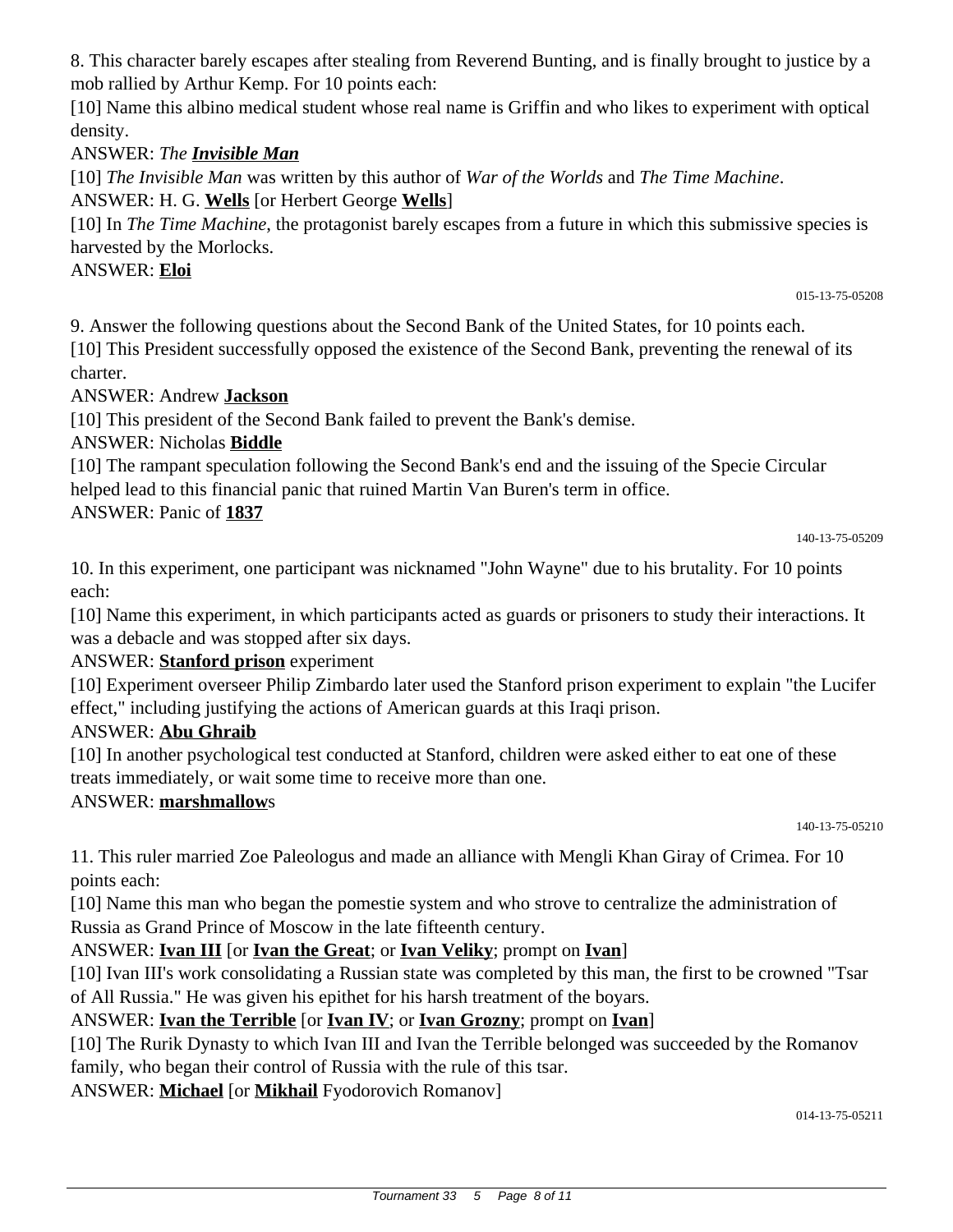12. One form of this deity, Kalki, will appear at the end of the present age, the Kali Yuga. For 10 points each:

[10] Name this Hindu preserver god, a member of the Trimurti who has several different avatars, one of whom is Rama.

# ANSWER: **Vishnu**

[10] This avatar of Vishnu appears in the *Bhagavad-Gita,* where he gives advice to Arjuna as his charioteer.

# ANSWER: **Krishna**

[10] The first avatar of Vishnu is Matsya, who took the form of a fish and warned this man, the progenitor of the human race, of the coming flood.

# ANSWER: **Manu**

13. This author wrote a series of very short stories called the *Palm-of-the-Hand Stories.* For 10 points each: [10] Name this author who wrote about Shimamura meeting a geisha named Komako at a hot springs town in the book *Snow Country*.

# ANSWER: Yasunari **Kawabata**

[10] Kawabata hailed from this country and became the first author from this country to receive the Nobel Prize for Literature.

# ANSWER: **Japan** [or **Nippon**; or **Nihon**]

[10] In *Snow Country*, the protagonist is supposedly an expert on this art form which he has never actually seen performed.

ANSWER: **ballet** [prompt on **dance**]

192-13-75-05212

14. The sections of this work are linked by interludes known as "promenades." For 10 points each:

[10] Name this Modest Mussorgsky piano suite depicting several Viktor Hartmann pieces in an art gallery, including sections such as "The Old Castle" and "The Great Gate of Kiev."

# ANSWER: *Pictures at an Exhibition* [or *Kartinki s vystavki*]

[10] Modest Mussorgsky was part of a group of this many Russian composers known as the Mighty Handful. There are this many black keys in an octave.

# ANSWER: **five**

[10] A 16th note triplet tremolo appears in a movement from the suite depicting this old woman from Russian folklore.

# ANSWER: **Baba Yaga**

192-13-75-05214

15. Answer some questions relating to Coulomb's law, for 10 points each.

[10] Couloumb's law contains two terms for this quantity, symbolized q. For an electron, it is about negative 1.6 times ten to the negative nineteen coulombs.

# ANSWER: **charge**

[10] In the denominator of the expression for Coulomb's law, the distance between the charges is raised to this positive integer power.

### ANSWER: **two**

[10] The Coulomb constant, k, can be rewritten as one over this integer times pi times permittivity of free space.

# ANSWER: **four**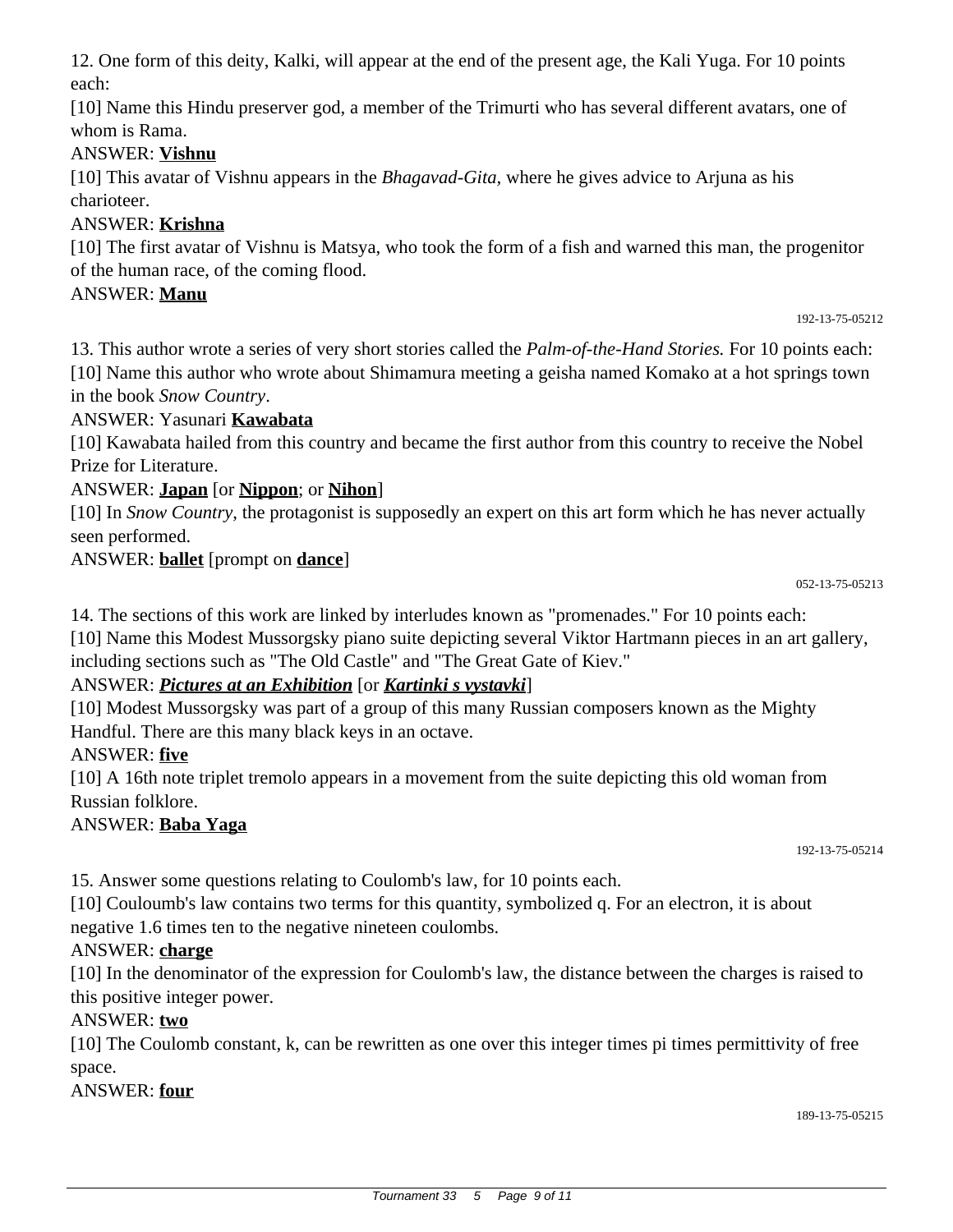Tournament 33 5 Page 10 of 11

16. The "Nine Jewels" were court members under one king of this dynasty. For 10 points each:

[10] Identify this Muslim empire that ruled over India. Its leaders included Shah Jahan, who erected the Taj Mahal in honor of his wife.

# ANSWER: **Mughal** Empire

[10] This Mughal emperor, the grandson of Babur, ruled during the height of the empire and established the dahsala tax on agriculture. He had a general named Bairam Khan, and founded Din-i-Ilahi.

ANSWER: Jalaluddin Muhammad **Akbar** the Great

[10] Another Mughal ruler, Aurangzeb, reinstated the jizya tax, which was initially abolished by Akbar. The jizya tax was levied on this subclass of the general citizenry.

# ANSWER: **non-Muslim**s [accept clear equivalents like **people who weren't Muslim**s or **people who did not follow Islam**]

17. This first step in cellular respiration creates a net gain of 2 ATP. For 10 points each:

[10] Name this metabolic process that occurs in the cytoplasm, in which glucose is broken down into two three-carbon molecules.

#### ANSWER: **glycolysis**

[10] This is the end result of glycolysis. It is converted to acetyl-coA before it enters the Krebs cycle, and is converted to lactic acid in fermentation.

#### ANSWER: **pyruvate** [or **pyruvic acid**]

[10] This other cellular process achieves the opposite result of glycolysis, and uses many of the same enzymes. Its first step sees pyruvate get converted to oxaloacetate.

#### ANSWER: **gluconeogenesis**

189-13-75-05216

18. One speech to this man asked him "How long…must you continue to abuse our patience?" and exclaimed "O tempora! O mores!" For 10 points each:

[10] Name this Roman who died in battle after being accused of conspiring to assemble an army in Etruria to overthrow the Republic.

### ANSWER: **Catiline** [or Lucius Sergius **Catilina**]

[10] Catiline's main accuser was this renowned orator and consul for 63 BCE, who also wrote treatises such as *De Re Publica* and denounced Julius Caesar.

### ANSWER: Marcus Tullius **Cicero** [or **Tully**]

[10] Cicero delivered a set of fourteen Philippics against this drunkard, who had Cicero killed while holding power after Caesar's death. He became a lover of Cleopatra.

ANSWER: Mark **Antony** [or Marcus **Antonius**]

104-13-75-05218

19. The protagonist of this novel has an illegitimate daughter named Pearl. For 10 points each:

[10] Identify this novel by Nathaniel Hawthorne, which focuses on the punishment of Hester Prynne following her adultery.

### ANSWER: *The Scarlet Letter*

[10] Although Hester Prynne engaged in an affair with Arthur Dimmesdale, her husband is this man. He intensifies Dimmesdale's guilt after he is called to care for him.

### ANSWER: Roger **Chillingworth** [or **Roger** Chillingworth]

[10] This woman, based on a woman who was actually executed for witchcraft, unsuccessfully attempts to get Hester Prynne to engage in witchcraft.

### ANSWER: Mistress **Hibbins**